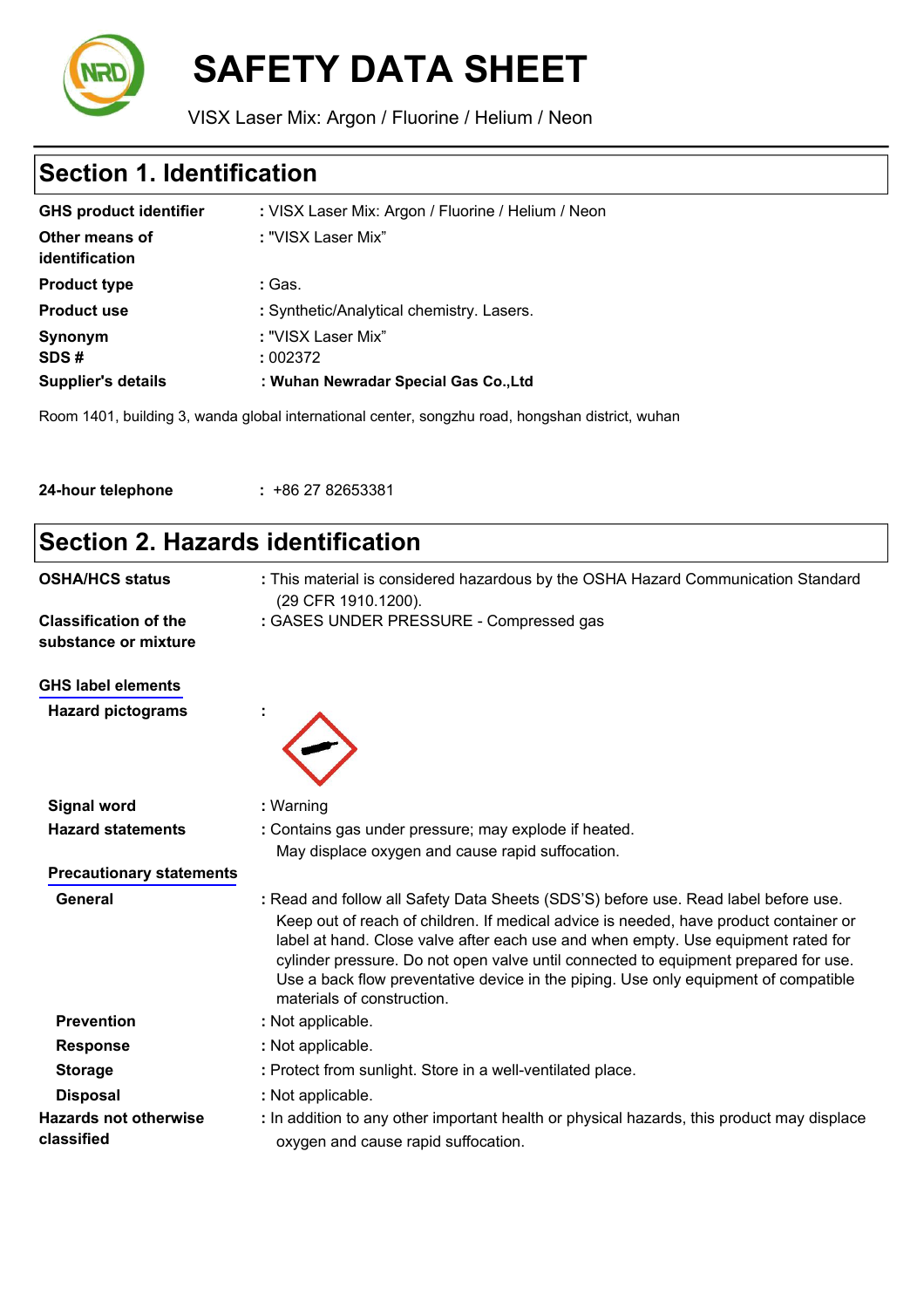# **Section 3. Composition/information on ingredients**

| Substance/mixture   | : Substance        |
|---------------------|--------------------|
| Other means of      | : "VISX Laser Mix" |
| identification      |                    |
| <b>Product code</b> | : 002372           |

#### **CAS number/other identifiers**

**CAS number :** Not available.

| Ingredient name | '%  | <b>CAS number</b> |
|-----------------|-----|-------------------|
| Proprietary     | 100 |                   |

Any concentration shown as a range is to protect confidentiality or is due to batch variation.

There are no additional ingredients present which, within the current knowledge of the supplier and in the **concentrations applicable, are classified as hazardous to health or the environment and hence require reporting in this section.**

**Occupational exposure limits, if available, are listed in Section 8.**

### **Section 4. First aid measures**

#### **Description of necessary first aid measures**

| Eye contact         | : Immediately flush eyes with plenty of water, occasionally lifting the upper and lower<br>eyelids. Check for and remove any contact lenses. Continue to rinse for at least 10<br>minutes. Get medical attention if irritation occurs.                                                                                                                                                                                                                                                                                                                                                       |
|---------------------|----------------------------------------------------------------------------------------------------------------------------------------------------------------------------------------------------------------------------------------------------------------------------------------------------------------------------------------------------------------------------------------------------------------------------------------------------------------------------------------------------------------------------------------------------------------------------------------------|
| <b>Inhalation</b>   | : Remove victim to fresh air and keep at rest in a position comfortable for breathing. If<br>not breathing, if breathing is irregular or if respiratory arrest occurs, provide artificial<br>respiration or oxygen by trained personnel. It may be dangerous to the person<br>providing aid to give mouth-to-mouth resuscitation. Get medical attention if adverse<br>health effects persist or are severe. If unconscious, place in recovery position and get<br>medical attention immediately. Maintain an open airway. Loosen tight clothing such as<br>a collar, tie, belt or waistband. |
| <b>Skin contact</b> | : Flush contaminated skin with plenty of water. Remove contaminated clothing and<br>shoes. Get medical attention if symptoms occur. Wash clothing before reuse. Clean<br>shoes thoroughly before reuse.                                                                                                                                                                                                                                                                                                                                                                                      |
| Ingestion           | : As this product is a gas, refer to the inhalation section.                                                                                                                                                                                                                                                                                                                                                                                                                                                                                                                                 |
|                     |                                                                                                                                                                                                                                                                                                                                                                                                                                                                                                                                                                                              |

#### **Most important symptoms/effects, acute and delayed**

| <b>Potential acute health effects</b> |                                                                                                                                |  |  |
|---------------------------------------|--------------------------------------------------------------------------------------------------------------------------------|--|--|
| Eye contact                           | : Contact with rapidly expanding gas may cause burns or frostbite.                                                             |  |  |
| <b>Inhalation</b>                     | : No known significant effects or critical hazards.                                                                            |  |  |
| <b>Skin contact</b>                   | : Contact with rapidly expanding gas may cause burns or frostbite.                                                             |  |  |
| <b>Frostbite</b>                      | : Try to warm up the frozen tissues and seek medical attention.                                                                |  |  |
| Ingestion                             | : As this product is a gas, refer to the inhalation section.                                                                   |  |  |
| Over-exposure signs/symptoms          |                                                                                                                                |  |  |
| Eye contact                           | : No specific data.                                                                                                            |  |  |
| <b>Inhalation</b>                     | : No specific data.                                                                                                            |  |  |
| <b>Skin contact</b>                   | : No specific data.                                                                                                            |  |  |
| Ingestion                             | : No specific data.                                                                                                            |  |  |
|                                       | Indication of immediate medical attention and special treatment needed, if necessary                                           |  |  |
| Notes to physician                    | : Treat symptomatically. Contact poison treatment specialist immediately if large<br>quantities have been ingested or inhaled. |  |  |
| <b>Specific treatments</b>            | : No specific treatment.                                                                                                       |  |  |

**Protection of first-aiders :** No action shall be taken involving any personal risk or without suitable training. It may be dangerous to the person providing aid to give mouth-to-mouth resuscitation.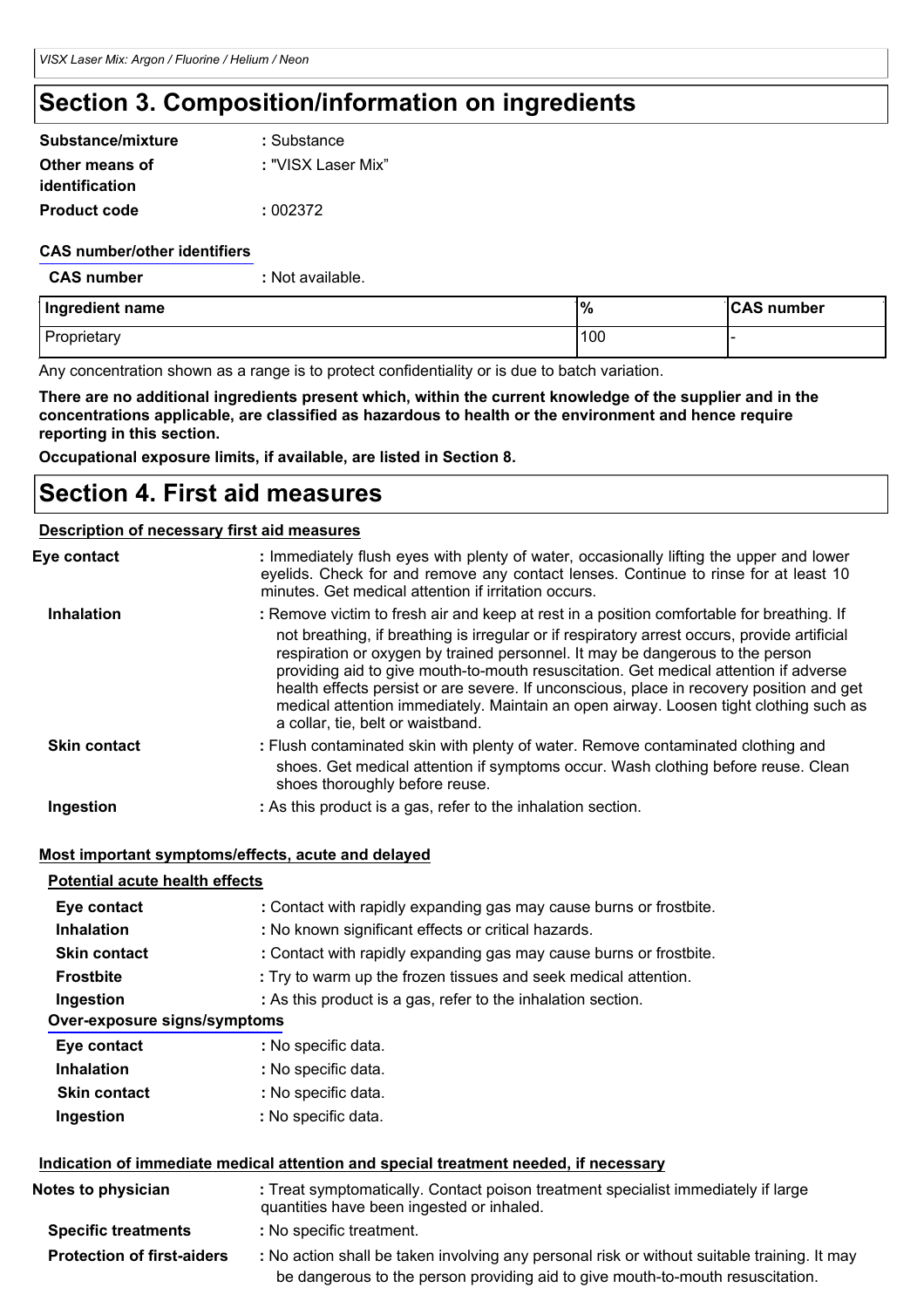### **Section 4. First aid measures**

**See toxicological information (Section 11)**

### **Section 5. Fire-fighting measures**

| <b>Extinguishing media</b>                                                                                 |                                                                                                                                                                                                                                                                                                                                                                                      |
|------------------------------------------------------------------------------------------------------------|--------------------------------------------------------------------------------------------------------------------------------------------------------------------------------------------------------------------------------------------------------------------------------------------------------------------------------------------------------------------------------------|
| Suitable extinguishing<br>media                                                                            | : Use an extinguishing agent suitable for the surrounding fire.                                                                                                                                                                                                                                                                                                                      |
| Unsuitable extinguishing<br>media                                                                          | : None known.                                                                                                                                                                                                                                                                                                                                                                        |
| <b>Specific hazards arising</b><br>from the chemical<br><b>Hazardous thermal</b><br>decomposition products | : Contains gas under pressure. In a fire or if heated, a pressure increase will occur and<br>the container may burst or explode.<br>: No specific data.                                                                                                                                                                                                                              |
| <b>Special protective actions</b><br>for fire-fighters                                                     | : Promptly isolate the scene by removing all persons from the vicinity of the incident if<br>there is a fire. No action shall be taken involving any personal risk or without suitable<br>training. Contact supplier immediately for specialist advice. Move containers from fire<br>area if this can be done without risk. Use water spray to keep fire-exposed containers<br>cool. |
| <b>Special protective</b><br>equipment for fire-fighters                                                   | : Fire-fighters should wear appropriate protective equipment and self-contained breathing<br>apparatus (SCBA) with a full face-piece operated in positive pressure mode.                                                                                                                                                                                                             |

### **Section 6. Accidental release measures**

#### **Personal precautions, protective equipment and emergency procedures**

| For non-emergency                | : No action shall be taken involving any personal risk or without suitable training.                                                                                                                                                                            |
|----------------------------------|-----------------------------------------------------------------------------------------------------------------------------------------------------------------------------------------------------------------------------------------------------------------|
| personnel                        | Evacuate surrounding areas. Keep unnecessary and unprotected personnel from<br>entering. Avoid breathing gas. Provide adequate ventilation. Wear appropriate<br>respirator when ventilation is inadequate. Put on appropriate personal protective<br>equipment. |
| For emergency responders         | : If specialized clothing is required to deal with the spillage, take note of any information in<br>Section 8 on suitable and unsuitable materials. See also the information in "For non-<br>emergency personnel".                                              |
| <b>Environmental precautions</b> | : Ensure emergency procedures to deal with accidental gas releases are in place to avoid<br>contamination of the environment. Inform the relevant authorities if the product has<br>caused environmental pollution (sewers, waterways, soil or air).            |
|                                  |                                                                                                                                                                                                                                                                 |

#### **Methods and materials for containment and cleaning up**

| <b>Small spill</b> | : Immediately contact emergency personnel. Stop leak if without risk.                   |
|--------------------|-----------------------------------------------------------------------------------------|
| Large spill        | : Immediately contact emergency personnel. Stop leak if without risk. Note: see Section |
|                    | 1 for emergency contact information and Section 13 for waste disposal.                  |

### **Section 7. Handling and storage**

### **Precautions for safe handling**

| <b>Protective measures</b> | : Put on appropriate personal protective equipment (see Section 8). Contains gas under<br>pressure. Avoid breathing gas. Do not puncture or incinerate container. Use<br>equipment rated for cylinder pressure. Close valve after each use and when empty.<br>Protect cylinders from physical damage; do not drag, roll, slide, or drop. Use a suitable<br>hand truck for cylinder movement.<br>Avoid contact with eyes, skin and clothing. Empty containers retain product residue |
|----------------------------|-------------------------------------------------------------------------------------------------------------------------------------------------------------------------------------------------------------------------------------------------------------------------------------------------------------------------------------------------------------------------------------------------------------------------------------------------------------------------------------|
|                            | and can be hazardous.                                                                                                                                                                                                                                                                                                                                                                                                                                                               |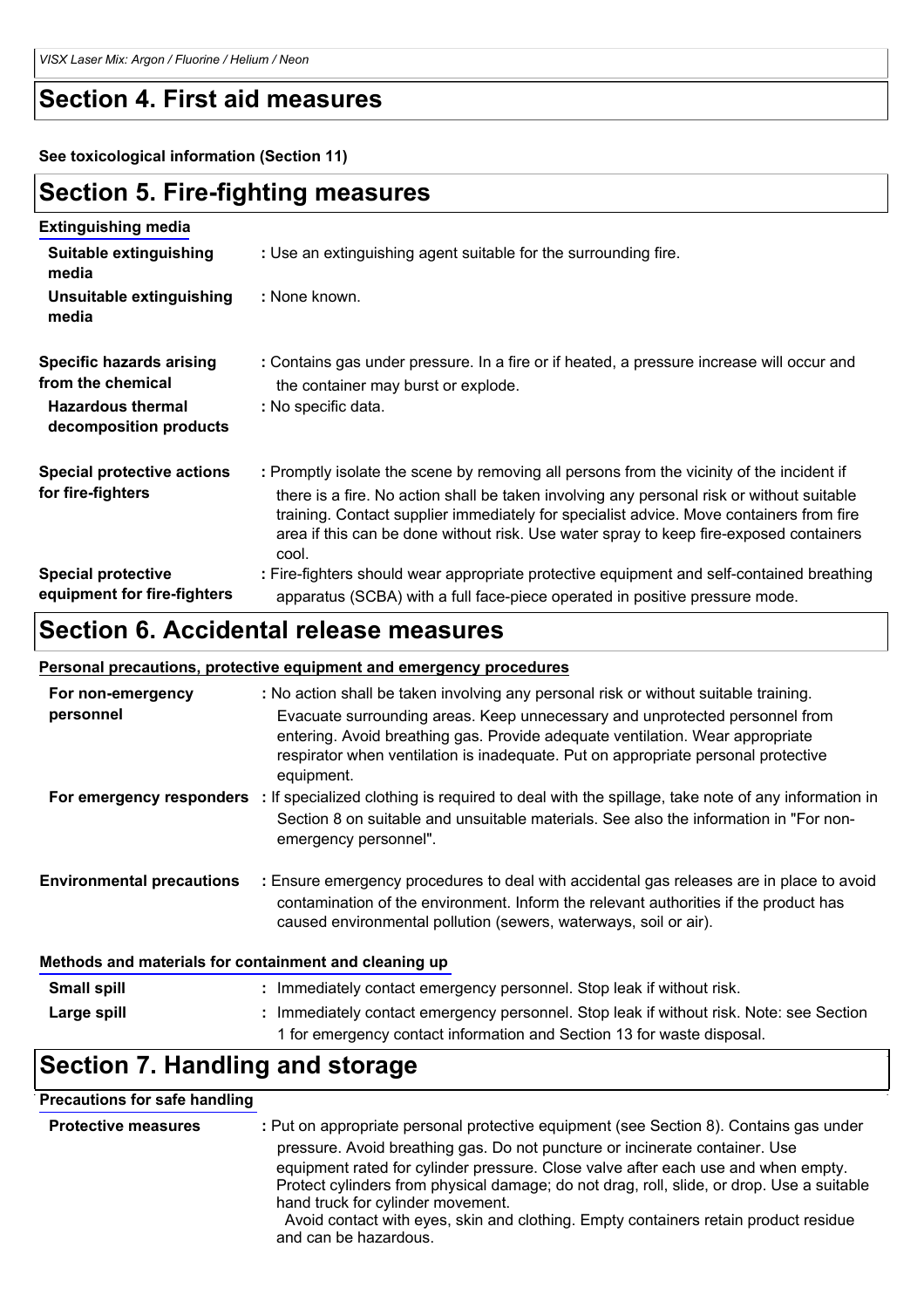## **Section 7. Handling and storage**

| Advice on general<br>occupational hygiene                          | : Eating, drinking and smoking should be prohibited in areas where this material is<br>handled, stored and processed. Workers should wash hands and face before eating,<br>drinking and smoking. Remove contaminated clothing and protective equipment before<br>entering eating areas. See also Section 8 for additional information on hygiene<br>measures.                                                                                                                                                                                                   |
|--------------------------------------------------------------------|-----------------------------------------------------------------------------------------------------------------------------------------------------------------------------------------------------------------------------------------------------------------------------------------------------------------------------------------------------------------------------------------------------------------------------------------------------------------------------------------------------------------------------------------------------------------|
| Conditions for safe storage,<br>including any<br>incompatibilities | Store in accordance with local regulations. Store in a segregated and approved area.<br>Store away from direct sunlight in a dry, cool and well-ventilated area, away from<br>incompatible materials (see Section 10). Cylinders should be stored upright, with valve<br>protection cap in place, and firmly secured to prevent falling or being knocked over.<br>Cylinder temperatures should not exceed 52 °C (125 °F). Keep container tightly closed<br>and sealed until ready for use. See Section 10 for incompatible materials before<br>handling or use. |

# **Section 8. Exposure controls/personal protection**

#### **Control parameters**

#### **Occupational exposure limits**

|                                                                                                   | Ingredient name                                  |                                                                                                                                                                                                                                                                                                                                                                                                   | <b>Exposure limits</b>                                                                                                                                                                                                                                                                                                                                                                                                                                                                                                                                |  |
|---------------------------------------------------------------------------------------------------|--------------------------------------------------|---------------------------------------------------------------------------------------------------------------------------------------------------------------------------------------------------------------------------------------------------------------------------------------------------------------------------------------------------------------------------------------------------|-------------------------------------------------------------------------------------------------------------------------------------------------------------------------------------------------------------------------------------------------------------------------------------------------------------------------------------------------------------------------------------------------------------------------------------------------------------------------------------------------------------------------------------------------------|--|
|                                                                                                   | VISX Laser Mix: Argon / Fluorine / Helium / Neon |                                                                                                                                                                                                                                                                                                                                                                                                   | None.                                                                                                                                                                                                                                                                                                                                                                                                                                                                                                                                                 |  |
| Appropriate engineering<br>controls<br>contaminants.<br><b>Environmental exposure</b><br>controls |                                                  | will be necessary to reduce emissions to acceptable levels.                                                                                                                                                                                                                                                                                                                                       | : Good general ventilation should be sufficient to control worker exposure to airborne<br>: Emissions from ventilation or work process equipment should be checked to ensure<br>they comply with the requirements of environmental protection legislation. In some<br>cases, fume scrubbers, filters or engineering modifications to the process equipment                                                                                                                                                                                            |  |
|                                                                                                   | <b>Individual protection measures</b>            |                                                                                                                                                                                                                                                                                                                                                                                                   |                                                                                                                                                                                                                                                                                                                                                                                                                                                                                                                                                       |  |
|                                                                                                   | Hygiene measures                                 | : Wash hands, forearms and face thoroughly after handling chemical products, before<br>eating, smoking and using the lavatory and at the end of the working period.<br>Appropriate techniques should be used to remove potentially contaminated clothing.<br>Wash contaminated clothing before reusing. Ensure that eyewash stations and safety<br>showers are close to the workstation location. |                                                                                                                                                                                                                                                                                                                                                                                                                                                                                                                                                       |  |
|                                                                                                   | <b>Eye/face protection</b>                       | : Safety eyewear complying with an approved standard should be used when a risk<br>assessment indicates this is necessary to avoid exposure to liquid splashes, mists,<br>gases or dusts. If contact is possible, the following protection should be worn, unless<br>the assessment indicates a higher degree of protection: safety glasses with side-<br>shields.                                |                                                                                                                                                                                                                                                                                                                                                                                                                                                                                                                                                       |  |
|                                                                                                   | <b>Skin protection</b>                           |                                                                                                                                                                                                                                                                                                                                                                                                   |                                                                                                                                                                                                                                                                                                                                                                                                                                                                                                                                                       |  |
|                                                                                                   | <b>Hand protection</b>                           | protection time of the gloves cannot be accurately estimated.                                                                                                                                                                                                                                                                                                                                     | : Chemical-resistant, impervious gloves complying with an approved standard should be<br>worn at all times when handling chemical products if a risk assessment indicates this is<br>necessary. Considering the parameters specified by the glove manufacturer, check<br>during use that the gloves are still retaining their protective properties. It should be<br>noted that the time to breakthrough for any glove material may be different for different<br>glove manufacturers. In the case of mixtures, consisting of several substances, the |  |
|                                                                                                   | <b>Body protection</b>                           | handling this product.                                                                                                                                                                                                                                                                                                                                                                            | : Personal protective equipment for the body should be selected based on the task being<br>performed and the risks involved and should be approved by a specialist before                                                                                                                                                                                                                                                                                                                                                                             |  |
|                                                                                                   | Other skin protection                            | specialist before handling this product.                                                                                                                                                                                                                                                                                                                                                          | : Appropriate footwear and any additional skin protection measures should be selected<br>based on the task being performed and the risks involved and should be approved by a                                                                                                                                                                                                                                                                                                                                                                         |  |
|                                                                                                   | <b>Respiratory protection</b>                    |                                                                                                                                                                                                                                                                                                                                                                                                   | : Based on the hazard and potential for exposure, select a respirator that meets the<br>appropriate standard or certification. Respirators must be used according to a<br>respiratory protection program to ensure proper fitting, training, and other important<br>aspects of use. Respirator selection must be based on known or anticipated exposure                                                                                                                                                                                               |  |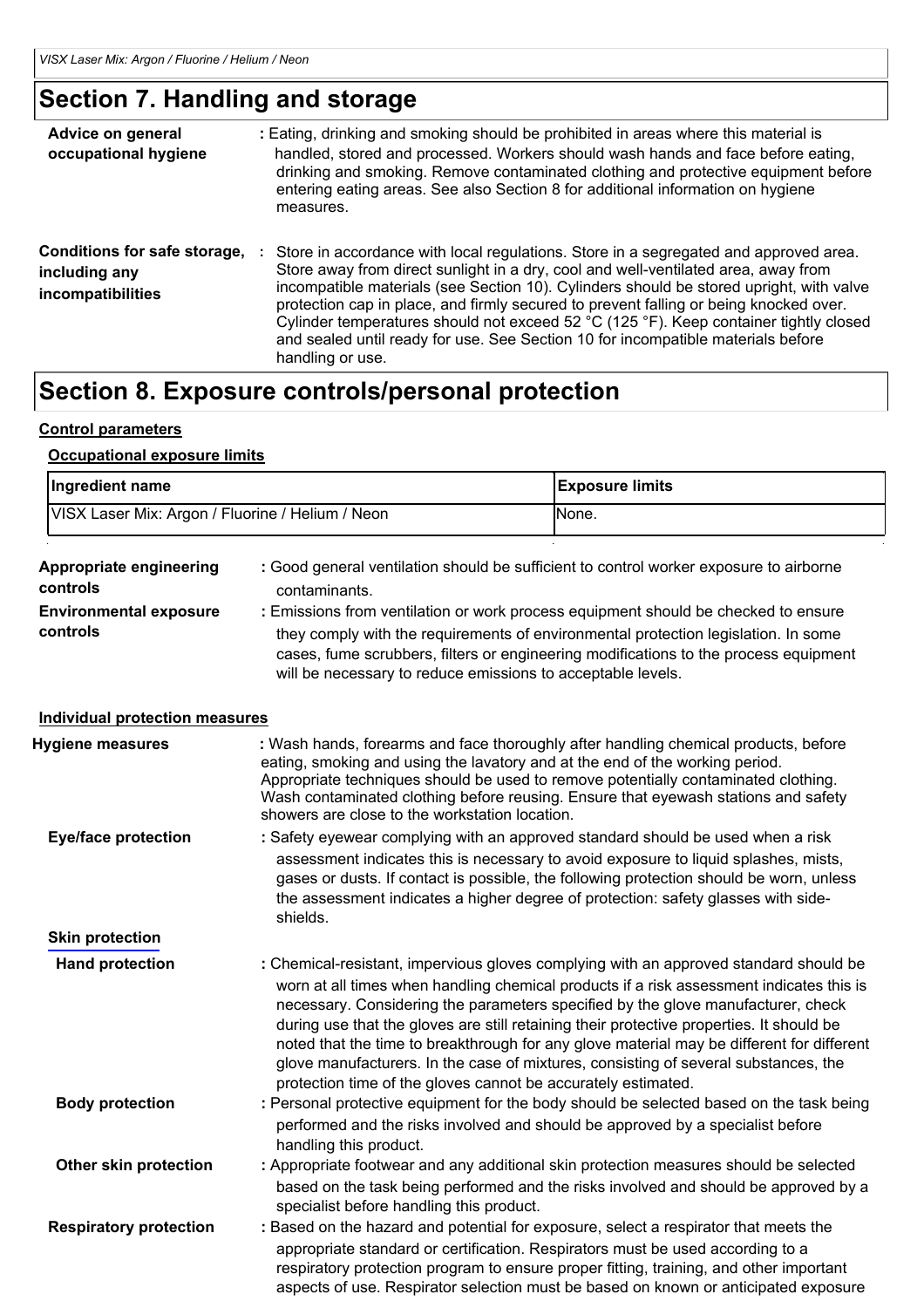# **Section 9. Physical and chemical properties**

### **Appearance**

| <b>Physical state</b>                             | : Gas.                                                                                                                    |
|---------------------------------------------------|---------------------------------------------------------------------------------------------------------------------------|
| Color                                             | : Not available.                                                                                                          |
| Odor                                              | : Not available.                                                                                                          |
| <b>Odor threshold</b>                             | : Not available.                                                                                                          |
| pH                                                | : Not available.                                                                                                          |
| <b>Melting point</b>                              | : -189.2°C (-308.6°F) This is based on data for the following ingredient: argon. Weighted<br>average: -236.7°C (-394.1°F) |
| <b>Boiling point</b>                              | : Not available.                                                                                                          |
| <b>Critical temperature</b>                       | : Lowest known value: -267.9 $\degree$ C (-450.2 $\degree$ F) (helium).                                                   |
| <b>Flash point</b>                                | : Not available.                                                                                                          |
| <b>Evaporation rate</b>                           | : Not available.                                                                                                          |
| Flammability (solid, gas)                         | : Not available.                                                                                                          |
| Lower and upper explosive<br>(flammable) limits   | : Not available.                                                                                                          |
| Vapor pressure                                    | : Not available.                                                                                                          |
| Vapor density                                     | : Highest known value: 1.66 (Air = 1) (argon). Weighted average: 0.83 (Air = 1)                                           |
| Gas Density (lb/ft 3)<br><b>Relative density</b>  | : Weighted average: 0.02<br>: Not applicable.                                                                             |
| <b>Solubility</b>                                 | : Not available.                                                                                                          |
| Solubility in water                               | : Not available.                                                                                                          |
| <b>Partition coefficient: n-</b><br>octanol/water | : Not available.                                                                                                          |
| <b>Auto-ignition temperature</b>                  | : Not available.                                                                                                          |
| <b>Decomposition temperature</b>                  | : Not available.                                                                                                          |
| <b>Viscosity</b>                                  | : Not applicable.                                                                                                         |
| Flow time (ISO 2431)                              | : Not available.                                                                                                          |

# **Section 10. Stability and reactivity**

| Reactivity                                   | : No specific test data related to reactivity available for this product or its ingredients.              |
|----------------------------------------------|-----------------------------------------------------------------------------------------------------------|
| <b>Chemical stability</b>                    | : The product is stable.                                                                                  |
| <b>Possibility of hazardous</b><br>reactions | : Under normal conditions of storage and use, hazardous reactions will not occur.                         |
| <b>Conditions to avoid</b>                   | : No specific data.                                                                                       |
| Incompatible materials                       | : No specific data.                                                                                       |
| <b>Hazardous decomposition</b><br>products   | : Under normal conditions of storage and use, hazardous decomposition products should<br>not be produced. |
| <b>Hazardous polymerization</b>              | : Under normal conditions of storage and use, hazardous polymerization will not occur.                    |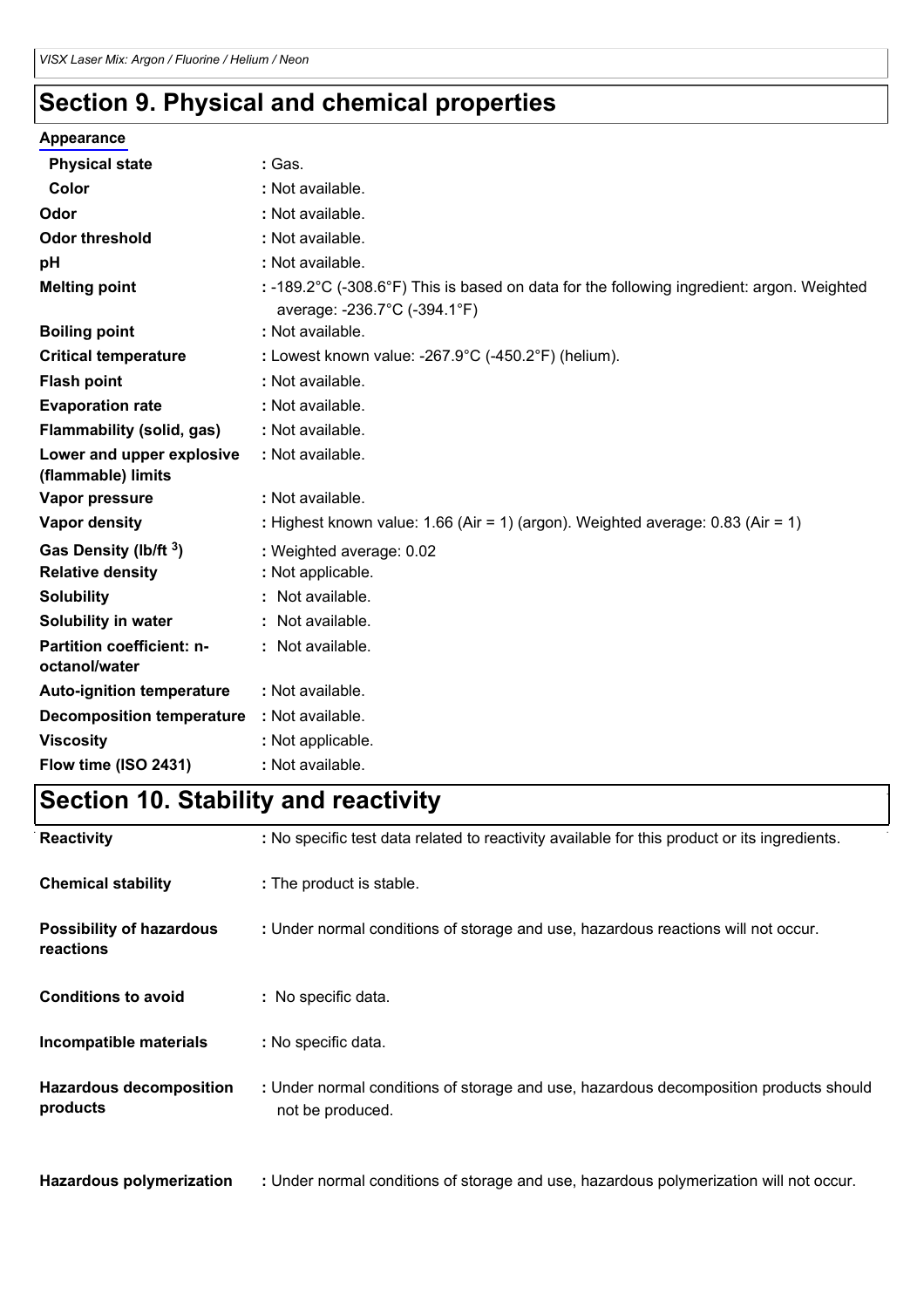# **Section 11. Toxicological information**

#### **Information on toxicological effects**

#### **Acute toxicity**

Not available.

#### **Irritation/Corrosion**

Not available.

#### **Sensitization**

Not available.

#### **Mutagenicity**

Not available.

#### **Carcinogenicity**

Not available.

#### **Reproductive toxicity**

Not available.

#### **Teratogenicity**

Not available.

#### **Specific target organ toxicity (single exposure)**

Not available.

#### **Specific target organ toxicity (repeated exposure)**

Not available.

#### **Aspiration hazard**

Not available.

| Information on the likely<br>routes of exposure | : Not available.                                                   |
|-------------------------------------------------|--------------------------------------------------------------------|
| <b>Potential acute health effects</b>           |                                                                    |
| Eye contact                                     | : Contact with rapidly expanding gas may cause burns or frostbite. |
| <b>Inhalation</b>                               | : No known significant effects or critical hazards.                |
| <b>Skin contact</b>                             | : Contact with rapidly expanding gas may cause burns or frostbite. |
| Ingestion                                       | : As this product is a gas, refer to the inhalation section.       |

#### **Symptoms related to the physical, chemical and toxicological characteristics**

| Eye contact         | : No specific data. |
|---------------------|---------------------|
| <b>Inhalation</b>   | : No specific data. |
| <b>Skin contact</b> | : No specific data. |
| Ingestion           | : No specific data. |

#### **Delayed and immediate effects and also chronic effects from short and long term exposure Short term exposure**

| <b>Potential immediate</b><br>effects                  | : Not available. |
|--------------------------------------------------------|------------------|
| <b>Potential delayed effects</b><br>Long term exposure | : Not available. |
| <b>Potential immediate</b><br>effects                  | : Not available. |
| <b>Potential delayed effects</b>                       | : Not available. |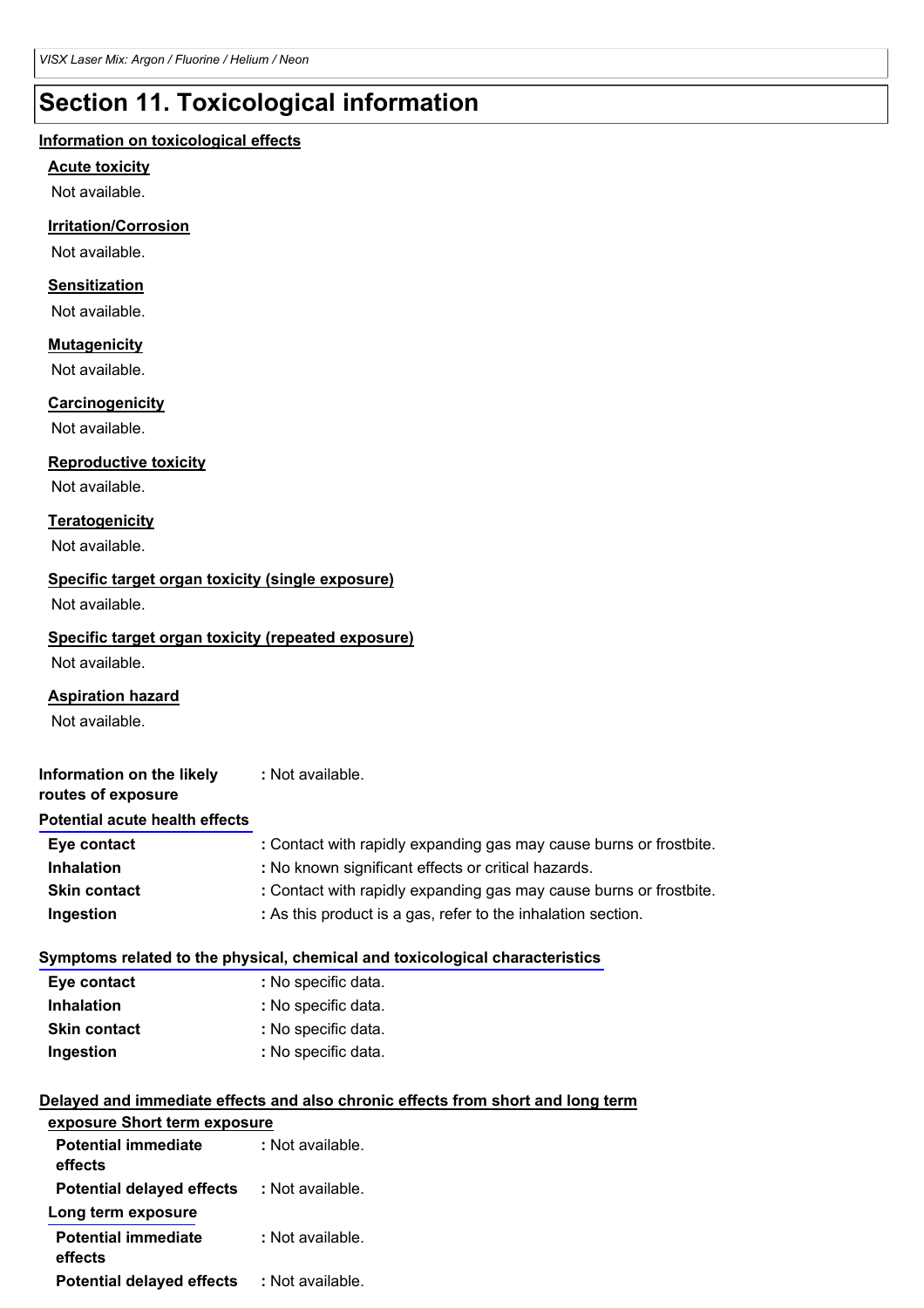### **Section 11. Toxicological information**

#### Not available.

| General                      | : No known significant effects or critical hazards. |
|------------------------------|-----------------------------------------------------|
| Carcinogenicity              | : No known significant effects or critical hazards. |
| <b>Mutagenicity</b>          | : No known significant effects or critical hazards. |
| <b>Teratogenicity</b>        | : No known significant effects or critical hazards. |
| <b>Developmental effects</b> | : No known significant effects or critical hazards. |
| <b>Fertility effects</b>     | : No known significant effects or critical hazards. |

#### **Numerical measures of toxicity**

**Acute toxicity estimates**

Not available.

### **Section 12. Ecological information**

#### **Toxicity**

Not available.

#### **Persistence and degradability**

Not available.

#### **Bioaccumulative potential**

Not available.

#### **Mobility in soil**

**Soil/water partition :** Not available.  $c$ *coefficient* (Koc)

**Other adverse effects :** No known significant effects or critical hazards.

### **Section 13. Disposal considerations**

| <b>Disposal methods</b> | : The generation of waste should be avoided or minimized wherever possible. Disposal                                                                                                                                                                                                                                                                                                                                                                                                                                                                                                                                                                                                                                                                                                                                                      |
|-------------------------|-------------------------------------------------------------------------------------------------------------------------------------------------------------------------------------------------------------------------------------------------------------------------------------------------------------------------------------------------------------------------------------------------------------------------------------------------------------------------------------------------------------------------------------------------------------------------------------------------------------------------------------------------------------------------------------------------------------------------------------------------------------------------------------------------------------------------------------------|
|                         | of this product, solutions and any by-products should at all times comply with the<br>requirements of environmental protection and waste disposal legislation and any<br>regional local authority requirements. Dispose of surplus and non-recyclable products<br>via a licensed waste disposal contractor. Waste should not be disposed of untreated to<br>the sewer unless fully compliant with the requirements of all authorities with<br>jurisdiction. Empty Airgas-owned pressure vessels should be returned to Airgas.<br>Waste packaging should be recycled. Incineration or landfill should only be considered<br>when recycling is not feasible. This material and its container must be disposed of in a<br>safe way. Empty containers or liners may retain some product residues. Do not<br>puncture or incinerate container. |

### **Section 14. Transport information**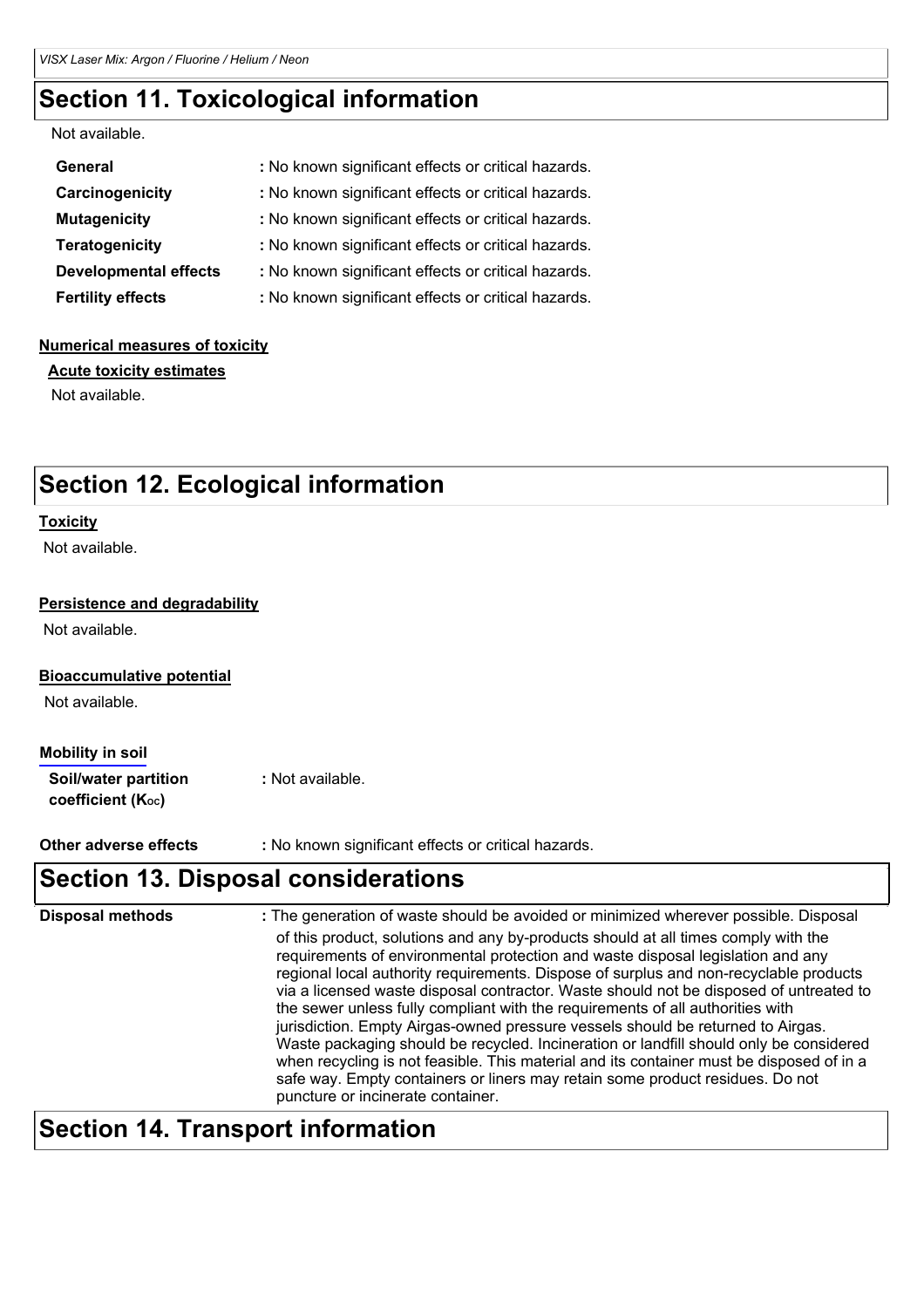# **Section 14. Transport information**

|                                              | <b>DOT</b>                      | <b>TDG</b>                      | <b>Mexico</b>                   | <b>IMDG</b>                     | <b>IATA</b>                     |
|----------------------------------------------|---------------------------------|---------------------------------|---------------------------------|---------------------------------|---------------------------------|
| <b>UN number</b>                             | <b>UN1956</b>                   | <b>UN1956</b>                   | <b>UN1956</b>                   | <b>UN1956</b>                   | <b>UN1956</b>                   |
| <b>UN proper</b>                             | <b>COMPRESSED</b>               | <b>COMPRESSED</b>               | <b>COMPRESSED</b>               | <b>COMPRESSED</b>               | <b>COMPRESSED</b>               |
| shipping name                                | GAS, N.O.S.<br>(Neon, Fluorine) | GAS, N.O.S.<br>(Neon, Fluorine) | GAS, N.O.S.<br>(Neon, Fluorine) | GAS, N.O.S.<br>(Neon, Fluorine) | GAS, N.O.S.<br>(Neon, Fluorine) |
| <b>Transport</b><br>hazard class(es)         | 2.2<br>NON-LAUGURE G            | 2.2                             | 2.2                             | 2.2                             | 2.2                             |
| <b>Packing group</b>                         | $\overline{\phantom{a}}$        | ٠                               | $\overline{\phantom{a}}$        |                                 |                                 |
| <b>Environmental</b><br><del>ˈ hazards</del> | No.                             | No.                             | No.                             | No.                             | No.                             |

**"Refer to CFR 49 (or authority having jurisdiction) to determine the information required for shipment of the product."**

| <b>Additional information</b>                                   |                                                                                                                                                                                                                                                 |
|-----------------------------------------------------------------|-------------------------------------------------------------------------------------------------------------------------------------------------------------------------------------------------------------------------------------------------|
| <b>TDG Classification</b>                                       | : Product classified as per the following sections of the Transportation of Dangerous                                                                                                                                                           |
|                                                                 | Goods Regulations: 2.13-2.17 (Class 2).<br><b>Explosive Limit and Limited Quantity Index 0.125</b><br>Passenger Carrying Road or Rail Index 75                                                                                                  |
|                                                                 | Special precautions for user : Transport within user's premises: always transport in closed containers that are<br>upright and secure. Ensure that persons transporting the product know what to do in the<br>event of an accident or spillage. |
| <b>Transport in bulk according</b><br>to Annex II of MARPOL and | : Not available.                                                                                                                                                                                                                                |

**the IBC Code**

# **Section 15. Regulatory information**

| U.S. Federal regulations                                                          | : TSCA 8(a) CDR Exempt/Partial exemption: Not determined |
|-----------------------------------------------------------------------------------|----------------------------------------------------------|
| <b>Clean Air Act Section 112</b><br>(b) Hazardous Air<br><b>Pollutants (HAPs)</b> | : Not listed                                             |
| <b>Clean Air Act Section 602</b><br><b>Class I Substances</b>                     | : Not listed                                             |
| <b>Clean Air Act Section 602</b><br><b>Class II Substances</b>                    | : Not listed                                             |
| <b>DEA List I Chemicals</b><br>(Precursor Chemicals)                              | : Not listed                                             |
| <b>DEA List II Chemicals</b><br>(Essential Chemicals)                             | : Not listed                                             |
| <b>SARA 302/304</b>                                                               |                                                          |
| <b>Composition/information on ingredients</b>                                     |                                                          |

| SARA 304 RQ           | : Not applicable.                                                                         |
|-----------------------|-------------------------------------------------------------------------------------------|
| <b>SARA 311/312</b>   |                                                                                           |
| <b>Classification</b> | : Refer to Section 2: Hazards Identification of this SDS for classification of substance. |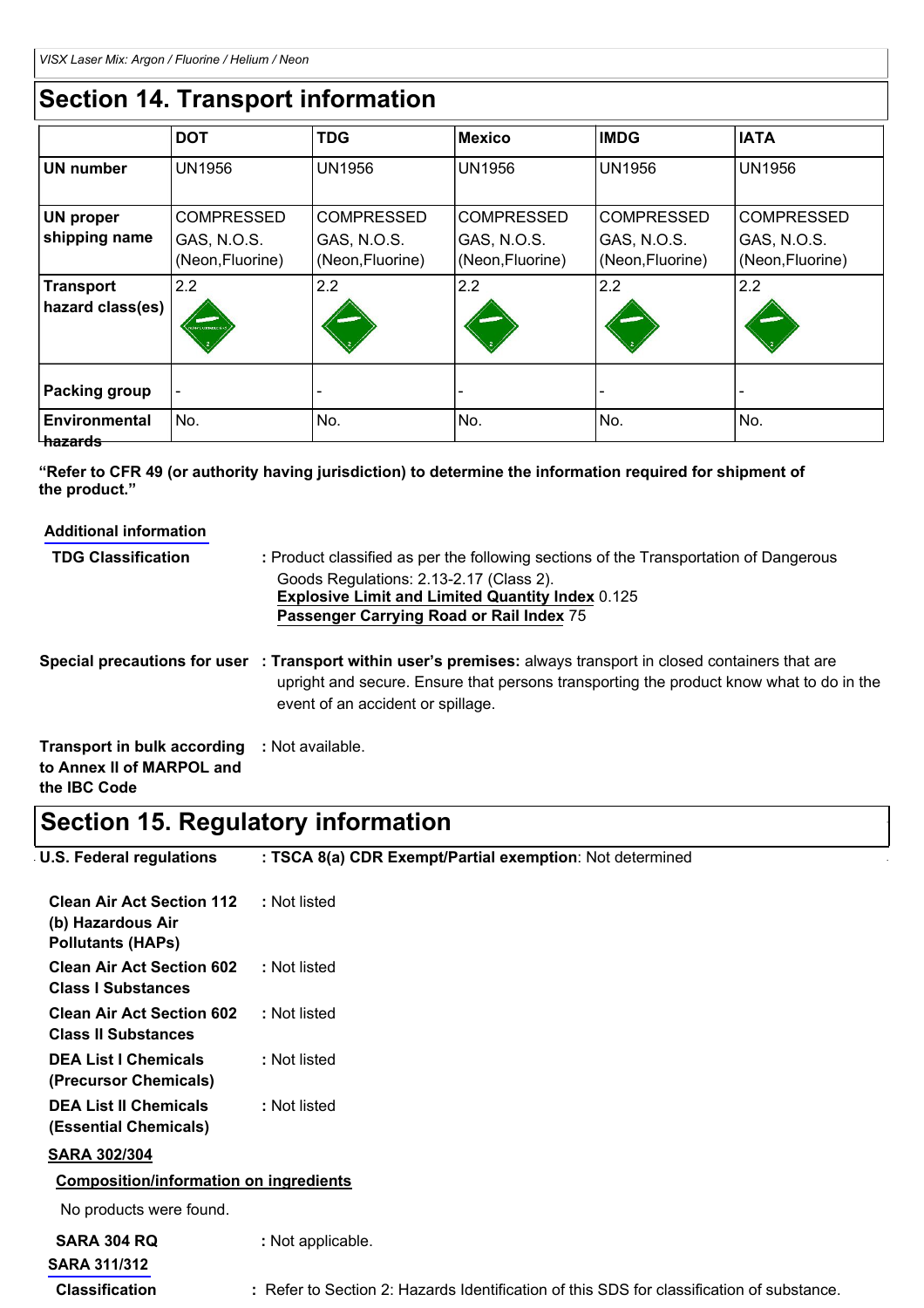# **Section 15. Regulatory information**

### **State regulations**

| <b>Massachusetts</b> | : This material is not listed. |
|----------------------|--------------------------------|
| New York             | : This material is not listed. |
| Naw Jareay           | . Thie material ie not lieted  |

- **New Jersey :** This material is not listed.
- **Pennsylvania :** This material is not listed.

### **International regulations**

### **Chemical Weapon Convention List Schedules I, II & III Chemicals**

Not listed.

### **Montreal Protocol (Annexes A, B, C, E)**

Not listed.

### **Stockholm Convention on Persistent Organic Pollutants**

Not listed.

### **Rotterdam Convention on Prior Informed Consent (PIC)**

Not listed.

### **UNECE Aarhus Protocol on POPs and Heavy Metals**

Not listed.

#### **Inventory list**

| <b>Australia</b>         | : Not determined.                                                                    |
|--------------------------|--------------------------------------------------------------------------------------|
| Canada                   | : Not determined.                                                                    |
| China                    | : Not determined.                                                                    |
| <b>Europe</b>            | : Not determined.                                                                    |
| Japan                    | : Japan inventory (ENCS): Not determined.<br>Japan inventory (ISHL): Not determined. |
| <b>Malaysia</b>          | : Not determined.                                                                    |
| <b>New Zealand</b>       | : Not determined.                                                                    |
| <b>Philippines</b>       | : Not determined.                                                                    |
| <b>Republic of Korea</b> | : Not determined.                                                                    |
| Taiwan                   | : Not determined.                                                                    |
| <b>Thailand</b>          | : Not determined.                                                                    |
| <b>Turkey</b>            | : Not determined.                                                                    |
| <b>United States</b>     | : Not determined.                                                                    |
| <b>Viet Nam</b>          | : Not determined.                                                                    |
|                          |                                                                                      |

### **Section 16. Other information**

| <b>Health</b>           |  |   |
|-------------------------|--|---|
| <b>Flammability</b>     |  |   |
| <b>Physical hazards</b> |  | 3 |
|                         |  |   |

Caution: HMIS® ratings are based on a 0-4 rating scale, with 0 representing minimal hazards or risks, and 4 **representing significant hazards or risks. Although HMIS® ratings and the associated label are not required** on SDSs or products leaving a facility under 29 CFR 1910.1200, the preparer may choose to provide them. HMIS® ratings are to be used with a fully implemented HMIS® program. HMIS® is a registered trademark and **service mark of the American Coatings Association, Inc.**

**The customer is responsible for determining the PPE code for this material. For more information on HMIS® Personal Protective Equipment (PPE) codes, consult the HMIS® Implementation Manual.**